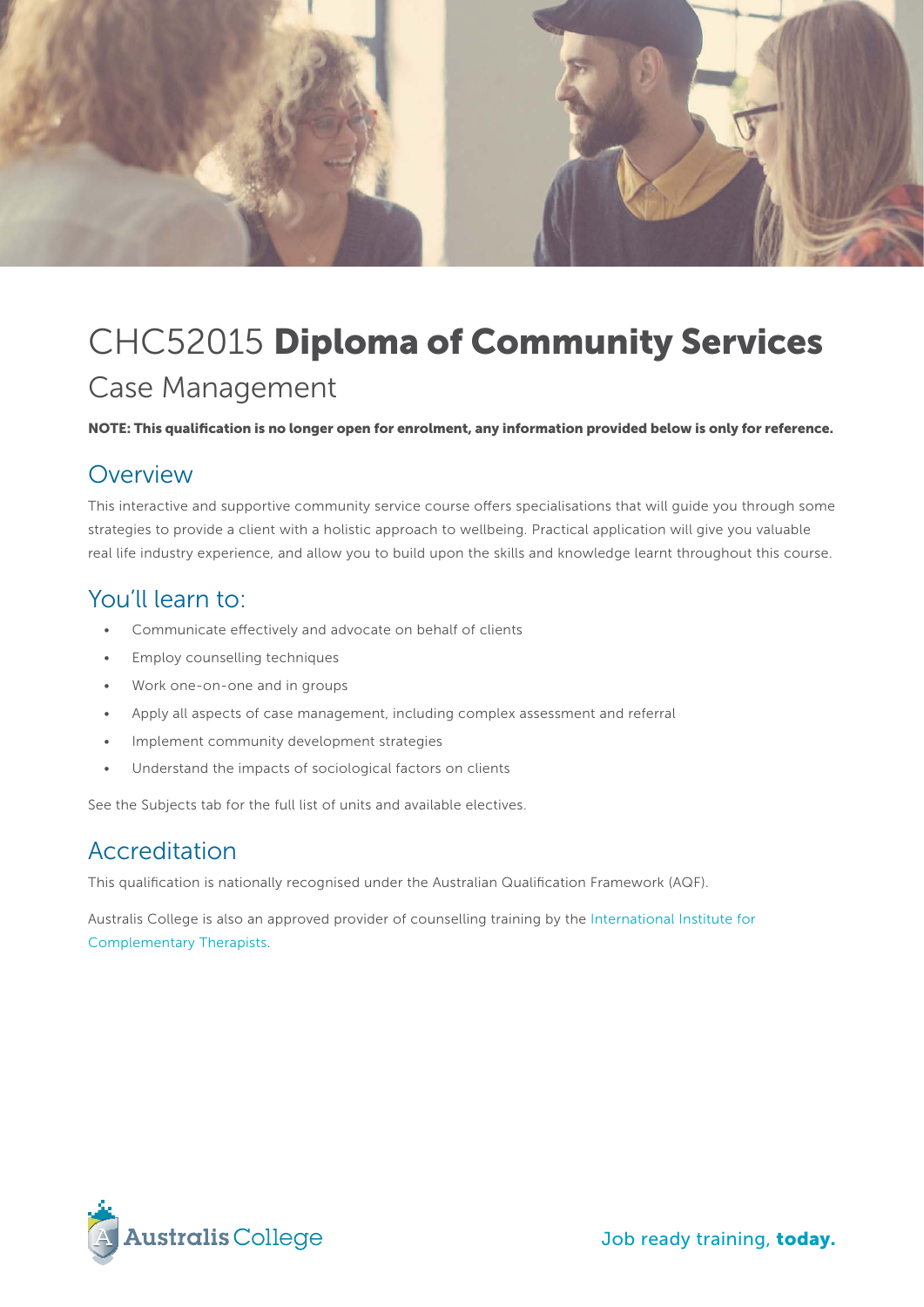## Entry Requirements

There are no general entry requirements for this qualification, and you may enrol in this course at any time and begin studying shortly after enrolment.

However if you are applying for a VET FEE-HELP loan, there are entry requirements to enter into the loan application. You will need to produce a copy of your Australian Year 12 Senior Secondary Certificate of Education before enrolment.

If you are unable to produce this certificate, did not complete secondary school to a grade 12 level and gain a certificate, or graduated overseas, you will be required to undertake a Government approved Skills assessment, regardless of your education level and background.

[Click here for more about our student enrollment process.](http://www.australiscollege.edu.au/vet-fee-help/student-entry-procedure/) 

# Practical Placement

To be assessed as competent in this qualification, individual students are required to undertake 100 hours of supervised work placements in a relevant community service delivery setting, involving, for example, direct client work or community education or development.

Evidence provided by the supervisor will contribute to an assessment of the candidate's ability to work at this level.

## Duration

We allow 18 months (full time) and 24 months (part-time) to complete this course, although you may be able to achieve faster than that depending on how much time you commit to your studies and if you fulfill the requirements of this course.

## Pricing & Payment Options

This course has a cost of \$9,800, and the following payment options are available:

- **[VET FEE-HELP](http://www.australiscollege.edu.au/vet-fee-help/)** (eligibility criteria apply)
- [Payment Plans](http://www.australiscollege.edu.au/payment-plans/)